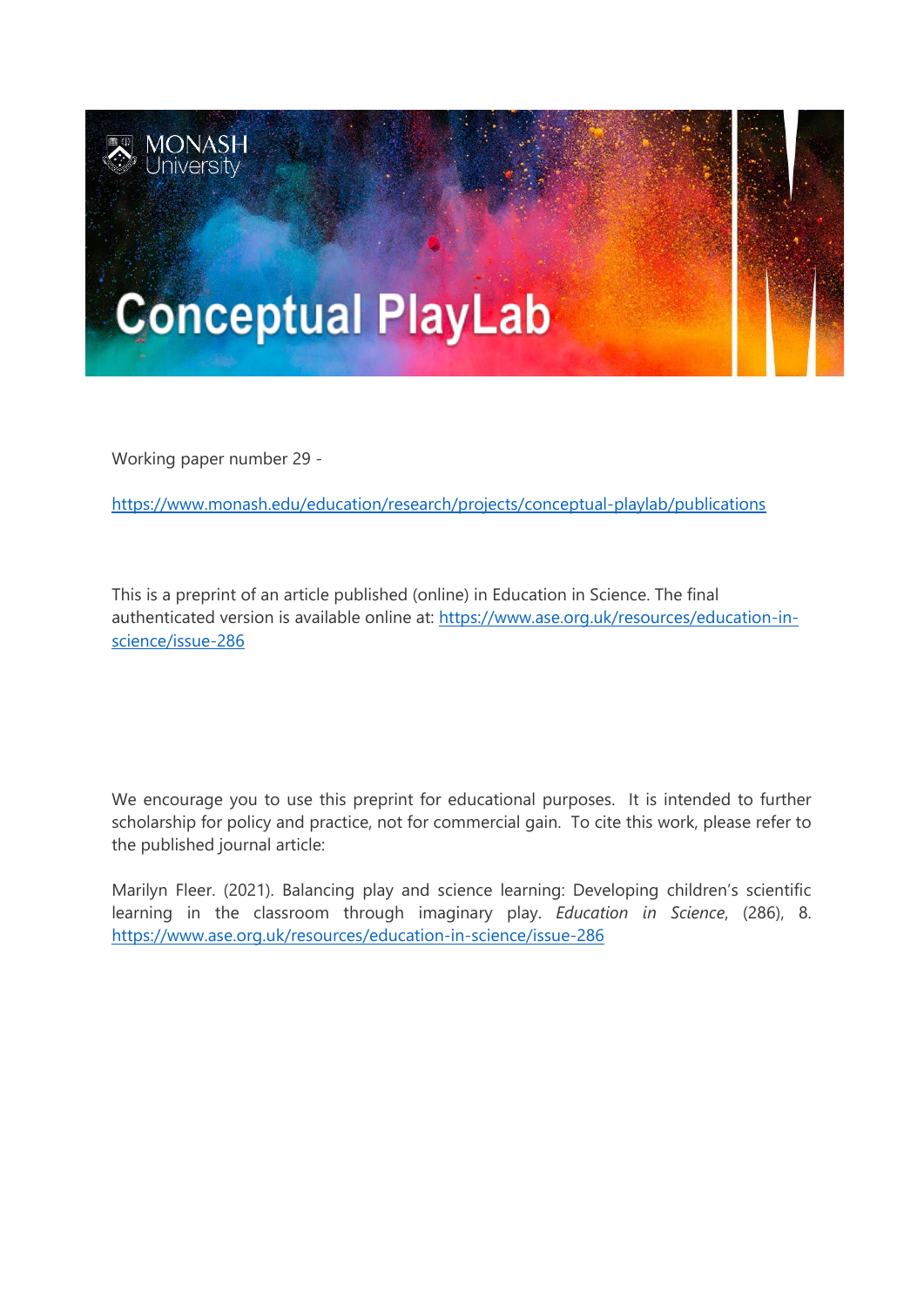# **Balancing play and science learning: Developing children's scientific learning in the classroom through imaginary play**

Marilyn Fleer, Conceptual PlayLab, School of Educational Psychology and Counselling, Monash University

# **Abstract**

We know a lot about the teaching of science in the early years, where we use models of teaching, such as *Discovery learning, Process approach, and Guided inquiry.* These models begin with the science concept. But what if we want to begin with children's play? In this presentation we will look at a model of teaching science that begin with imaginary play. Through a case example of children playing being characters in the story of Robin Hood of Sherwood forest, we will explore how imagination in play supports imagination in science. We will also look at other case examples through videos of practices, children's drawings, plans, and designs. The model presented is called a *Conceptual PlayWorld for the intentional teaching of science*. It was developed from ten years of research in early years settings through a series of educational experiments. The 5 characteristics that make up a *Conceptual PlayWorld* are: selecting a dramatic story, designing an imaginary space, planning entry and exit, planning the science problem, and considering the role of the teacher. The pros and cons of beginning with the science concept or beginning with children's play will be explored, and a discussion on how to balance play and learning of science in the early years will feature.

# **Promoting science learning through imaginary play or developing children's play through science learning**

# Marilyn Fleer, Conceptual PlayLab, School of Educational Psychology and Counselling, Monash University

There are many ways of teaching science in the early years - children spontaneously learning science when playing (left side) to children formally learning science concepts in the classroom (right side). We can plan science learning by beginning with an imaginary play situation, where science concepts are introduced into children's play. We can also plan for learning by beginning with the science concept.

| Children's play | Discovery:<br>science<br>learning with<br>m aterials | <b>Spontaneous</b><br>play and<br>everyday<br>science | Conceptual<br>PlayW orld for<br>the intentional<br>teaching of<br>science | Guided<br>science inquiry<br>in olav | Science<br>process skills | Science<br>le arning |
|-----------------|------------------------------------------------------|-------------------------------------------------------|---------------------------------------------------------------------------|--------------------------------------|---------------------------|----------------------|
|-----------------|------------------------------------------------------|-------------------------------------------------------|---------------------------------------------------------------------------|--------------------------------------|---------------------------|----------------------|

#### *Figure 1: A continuum between play and science learning (Copyright Conceptual PlayLab).*

We can capture the continuum between play and science learning in these models of science teaching -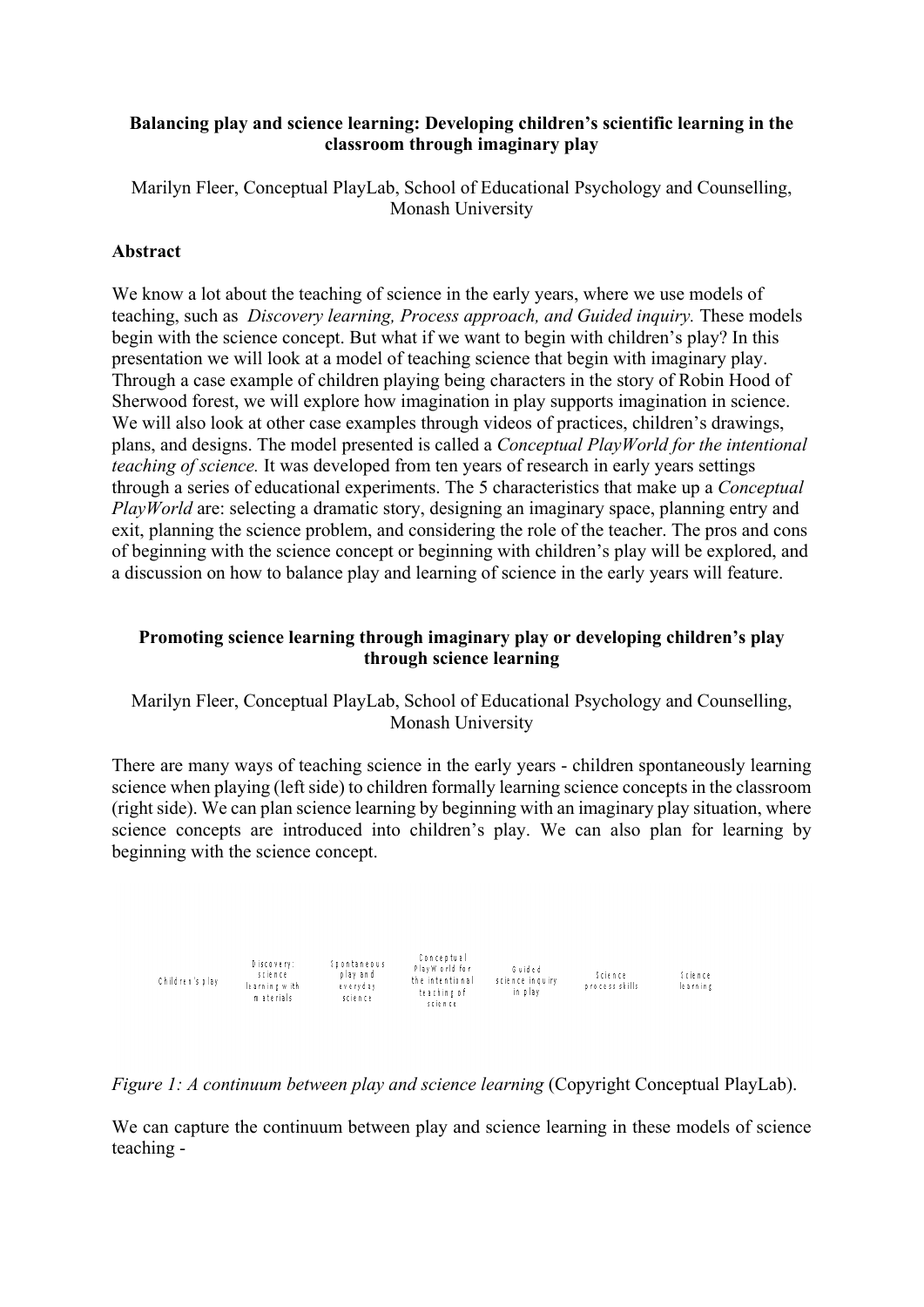- 1. *Discovery learning:* Provision of materials for self-learning, such as a science table or display in a preschool.
- 2. *Process approach:* Development of scientific skills, such as observing, classifying inferring, etc. For example, giving children hand lenses and inviting them to observe something specific, such as a seed.
- 3. *Guided inquiry:* Setting up a problem, and children research the solution in small groups, such as, how to make dirty water clean?
- 4. *Conceptual PlayWorlds for the intentional teaching of science:* Creating an imaginary play situation where problems arise that need STEM concepts to keep the play going, such as, in the story of Robin Hood who needs help with getting into the castle, but does not know about the mechanics of drawbridges.

Whilst the first 3 teaching models are well known, the fourth may not be. Therefore, we showcase this approach through the example of the story of Robin Hood from Sherwood Forest.

Developing children's imaginary play (Robin Hood) and imagination in science (How to get the treasure out of the castle) is supported through the 5 characteristics of a Conceptual Playworld for learning science (Simple machines). The imaginary play situation can last a morning, or it can take place over a whole term.

|                | Characteristic                 | <b>Details</b>                                             |
|----------------|--------------------------------|------------------------------------------------------------|
| 1              | Selecting a dramatic story     | The story of Robin Hood was selected because it            |
|                |                                | if full of drama and excitement – social problems          |
|                |                                | arise because children want to help the villagers          |
|                |                                | who are poor. There are many different kinds of            |
|                |                                | adventures (chapter books) or storylines that              |
|                |                                | children or teachers can introduce so that the             |
|                |                                | imaginary play situation can be dramatic and go            |
|                |                                | for days, weeks or even months.                            |
| $\overline{2}$ | 2. Designing an imaginary      | The outdoor area with its play equipment becomes           |
|                | play space                     | Sherwood Forest. The climbing equipment                    |
|                |                                | becomes the castle, where a drawbridge with a              |
|                |                                | double pulley can be secured.                              |
| $\overline{3}$ | 3. Planning the entry into the | The fort becomes the time machine that takes the           |
|                | Conceptual Playworld           | children back into the time of Robin Hood. Entry           |
|                |                                | into the time machine has a count down and                 |
|                |                                | children are taken back in time. Children return to        |
|                |                                | the classroom through the time machine.                    |
| 4              | 4. Planning the problem that   | <i>Problem 1:</i> How to get into the castle to rescue the |
|                | needs science concepts         | treasure to give back to the villagers who are             |
|                |                                | starving. Research: Find out how drawbridges               |
|                |                                | work. Making prototypes of castles and                     |
|                |                                | drawbridges. Studying YouTubes of the science of           |
|                |                                | drawbridges.                                               |

Table 1: Planning a Conceptual PlayWorld for the intentional teaching of STEM (Fleer, 2020)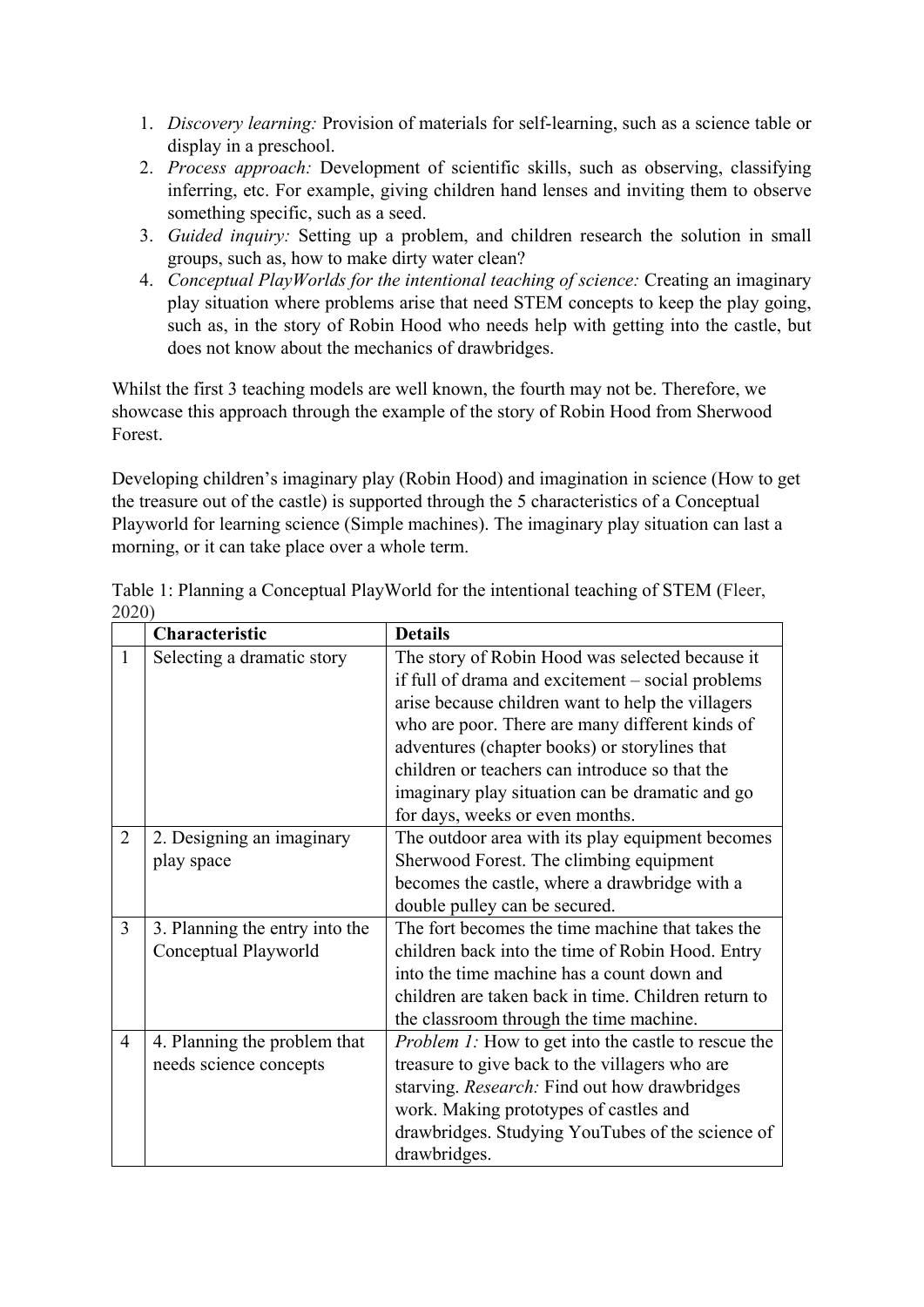|   |                             | Problem 2: Designing an escape plan to quickly           |  |  |
|---|-----------------------------|----------------------------------------------------------|--|--|
|   |                             | remove and then to hide in Sherwood Forest.              |  |  |
|   |                             |                                                          |  |  |
|   |                             | Research: Google Earth to look at castles, their         |  |  |
|   |                             | school, their neighbourhood. Parent shows the            |  |  |
|   |                             | children how to draw from a bird's eye view, front       |  |  |
|   |                             | view, cross sections - to help them design their         |  |  |
|   |                             | plans. Look at books of castles with cross               |  |  |
|   |                             | sections.                                                |  |  |
|   |                             | <i>Problem 3:</i> Friar Tuck goes into the time machine  |  |  |
|   |                             | and visits the children, carrying a letter from the      |  |  |
|   |                             | Dragon who is stuck in the dungeon and needs             |  |  |
|   |                             | help.                                                    |  |  |
|   |                             | <i>Research:</i> After visiting the Castle Engineer back |  |  |
|   |                             | in time, the children plan a simple machine to           |  |  |
|   |                             | retrieve the treasure. Children look at YouTubes         |  |  |
|   |                             | of cranes, and the science surrounding cogs and          |  |  |
|   |                             | wheels.                                                  |  |  |
|   |                             | <i>Problem 4.</i> How to design a simple machine to      |  |  |
|   |                             | retrieve the treasure.                                   |  |  |
|   |                             | <i>Research:</i> The children use a pulley system, role  |  |  |
|   |                             | play being links in a chain, cogs and wheels, and        |  |  |
|   |                             | make with support a prototype of their simple            |  |  |
|   |                             | machine.                                                 |  |  |
| 5 | 5. Planning the role of the | The teachers are characters in the play, taking on a     |  |  |
|   | teacher                     | role, and role-playing together with the children.       |  |  |
|   |                             | Sometimes they ask for help, sometimes they give         |  |  |
|   |                             | help, and sometimes they do things equally               |  |  |
|   |                             | together. The different roles allow the educators to     |  |  |
|   |                             | model or support the asking of questions, the            |  |  |
|   |                             | investigation process, predicting, planning and          |  |  |
|   |                             | trying out ideas, gathering evidence, discussing         |  |  |
|   |                             | the evidence, presenting and communicating their         |  |  |
|   |                             | ideas etc.                                               |  |  |

As teachers we need to make decisions about what approach will work best for the particular children and the setting, along with considering our own beliefs about how children learn and develop. How do we preserve the child's wish to play and systematically deepens their explorations for the learning of science concepts? There are pros and cons for all approaches to the teaching of science learning.

| <b>Beginning with play</b>     |      | Beginning with the science concept                                                               |      |  |
|--------------------------------|------|--------------------------------------------------------------------------------------------------|------|--|
| Pros                           | Cons | Pros                                                                                             | Cons |  |
|                                |      | Children are highly Children may not be The science concept Children may not be                  |      |  |
|                                |      | motivated in play. interested to bring and the process skills motivated to focus                 |      |  |
|                                |      | When they want to science concepts into $\vert$ drive the learning $\vert$ on the science or the |      |  |
| help the character their play. |      | activities. There is process skills.                                                             |      |  |
| solve the problem,             |      | more confidence that                                                                             |      |  |

Table 2: What are the pros and cons of beginning with the play or the concept?